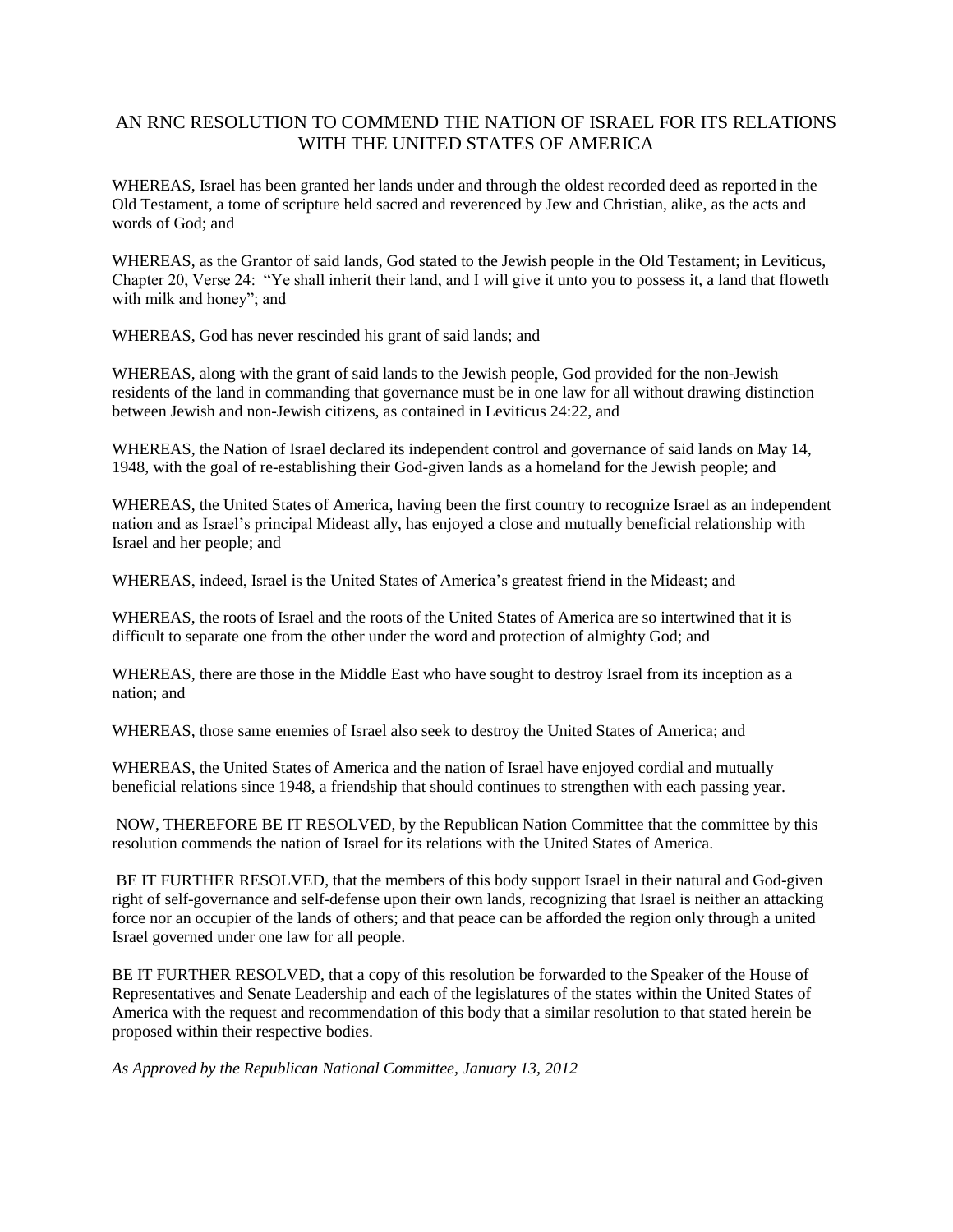## RESOLUTION CELEBRATING THE LIFE AND HONORING THE MEMORY OF DAVE BITNER

WHEREAS, on September 8, 2011, the Republican National Committee lost a dear friend and valued member of our Republican family in the passing of Dave Bitner; and,

WHEREAS, the Republican National Committee wishes to recognize and honor Dave's life and his legacy of public service; and,

WHEREAS, Dave was a life-long Republican who was raised with conservative roots growing up and working on a farm in Maryland and then moving to Florida; and,

WHEREAS, Dave was elected to the Florida state legislature in 1992 and quickly earned the reputation of being a hardworking conservative leader who helped to lead the Republican resurgence in Florida; and,

WHEREAS, in 2000 Dave was asked by then Florida Governor Jeb Bush, and agreed to travel the state campaigning on behalf of George W. Bush for President; and,

WHEREAS, after leaving the Florida state legislature Dave founded the government consulting firm, Bitner & Associates where he was able to not only advance his longlived conservative principles, but also his love for baseball as his firm represented several Major League teams; and

WHEREAS, Dave continued to work hard as a grassroots activist serving as a Jefferson County precinct committeeman and member of the Jefferson County Republican Executive Committee; and

WHEREAS, in 2011 Dave was elected Chairman of the Republican Party of Florida where, in his short tenure, was able to make great strides leading the Party; and

WHEREAS, in April 2011 Dave was diagnosed with ALS yet stayed on as state chairman of the Republican Party of Florida until the disease no longer enabled him to do so; and

RESOLVED, that the Republican National Committee celebrates the memory of our friend Dave Bitner and expresses its heartfelt condolences to the entire Bitner family.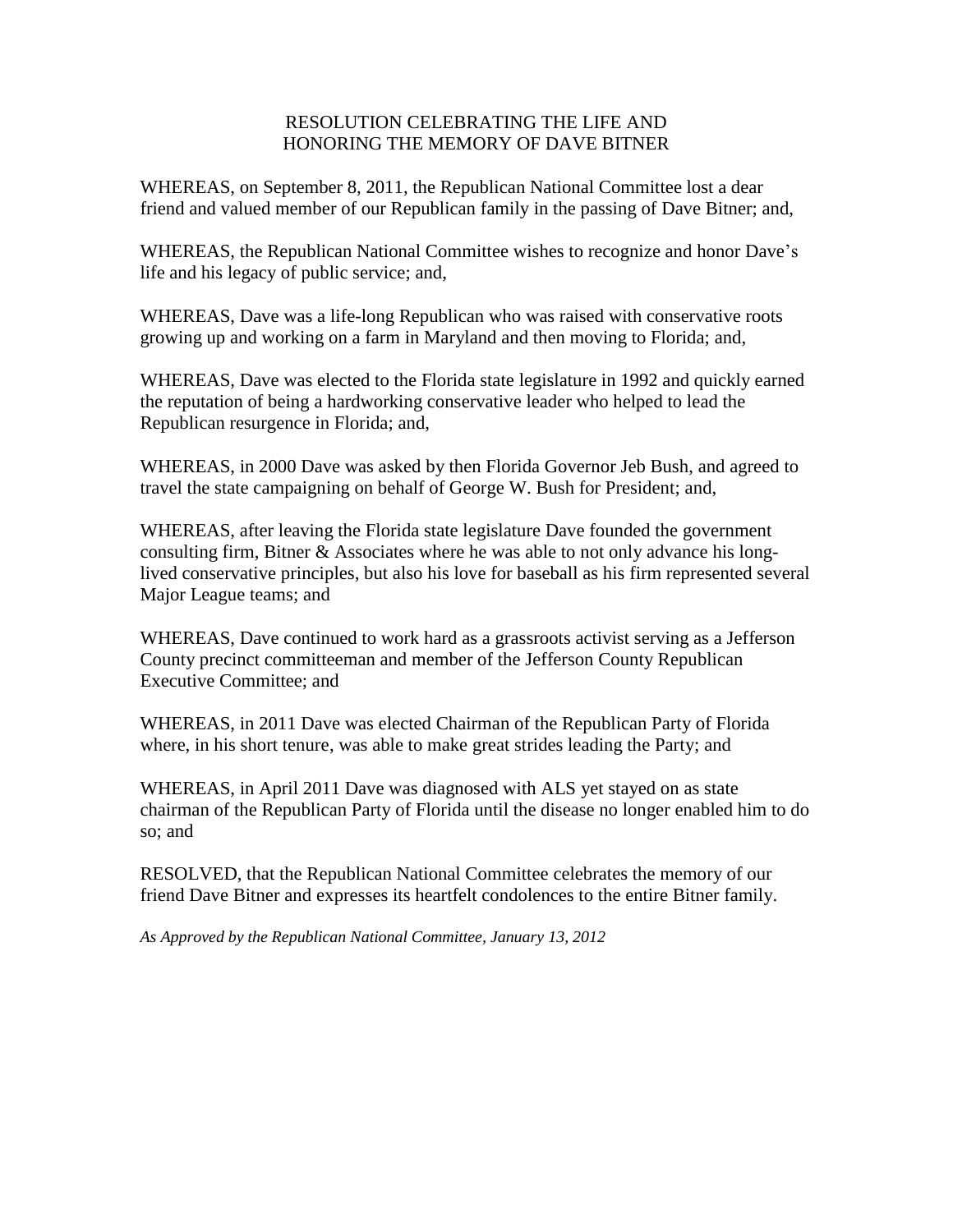### RESOLUTION EXPOSING UNITED NATIONS AGENDA 21

WHEREAS, the United Nations Agenda 21 is a comprehensive plan of extreme environmentalism, social engineering, and global political control that was initiated at the United Nations Conference on Environment and Development (UNCED) held in Rio de Janeiro, Brazil, in 1992; and,

WHEREAS, the United Nations Agenda 21 is being covertly pushed into local communities throughout the United States of America through the International Council of Local Environmental Initiatives (ICLEI) through local "sustainable development" policies such as Smart Growth, Wildlands Project, Resilient Cities, Regional Visioning Projects, and other "Green" or "Alternative" projects; and,

WHEREAS, this United Nations Agenda 21 plan of radical so-called "sustainable development" views the American way of life of private property ownership, single family homes, private car ownership and individual travel choices, and privately owned farms; all as destructive to the environment; and,

WHEREAS, according to the United Nations Agenda 21 policy, social justice is described as the right and opportunity of all people to benefit equally from the resources afforded us by society and the environment which would be accomplished by socialist/communist redistribution of wealth; and,

WHEREAS, according to the United Nations Agenda 21 policy National sovereignty is deemed a social injustice; now therefore be

RESOLVED, the Republican National Committee recognizes the destructive and insidious nature of United Nations Agenda 21 and hereby exposes to the public and public policy makers the dangerous intent of the plan; and therefore be it further

RESOLVED , that the U.S. government and no state or local government is legally bound by the United Nations Agenda 21 treaty in that it has never been endorsed by the (U.S.) Senate, and therefore be it further

RESOLVED, that the federal and state and local governments across the country be well informed of the underlying harmful implications of implementation of United Nations Agenda 21 destructive strategies for "sustainable development" and we hereby endorse rejection of its radical policies and rejection of any grant monies attached to it, and therefore be it further

RESOLVED, that upon the approval of this resolution the Republican National Committee shall deliver a copy of this resolution to each of the Republican members of Congress, all Republican candidates for Congress, all Republican candidates for President who qualify for RNC sanctioned debates, and to each Republican state and territorial party office and recommend for adoption into the Republican Party Platform at the 2012 Convention.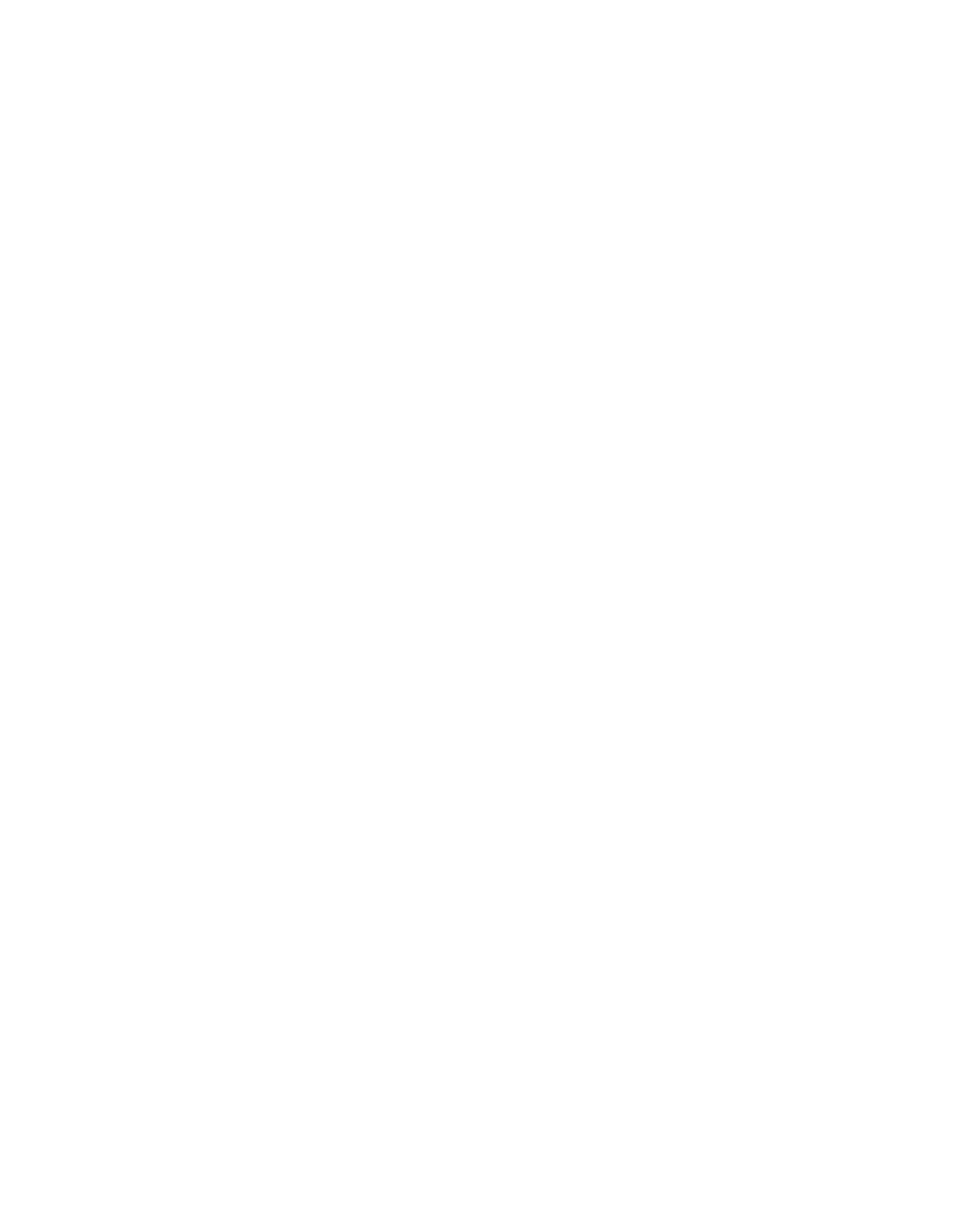#### AN RNC RESOLUTION CALLING FOR THE APPOINTMENT OF A SPECIAL PROSECUTOR TO FULLY INVESTIGATE OPERATION FAST AND FURIOUS AND THE MURDER OF CBP AGENT BRIAN TERRY

WHEREAS, Customs and Border Patrol Officer Brian Terry was killed in the line of duty while pursuing smuggling suspects outside of Rio Rico, AZ on December 14,2010; and,

WHEREAS, suspects in the murder of Officer Brian Terry and the assault of his fellow officers were found to have used weapons while committing the crimes which they came into possession through a failed federal program supervised by the Bureau of Alcohol Tobacco Firearms and Explosives (hereinafter referred to as BATFE ) known as "Fast and Furious"; and,

WHEREAS, an estimated 2,500 weapons were sold illegally to known or suspected straw purchasers with the cooperation of the BATFE who frequently ordered gun dealers to conduct sales which the dealers believed were suspicious; and,

WHEREAS, the BATFE ordered its agents working in the program not to arrest the illegal straw purchasers and prevented the interdiction of the weapons that were obtained by criminals; and,

WHEREAS, BATFE officials were briefed on a regular basis on the operation and approved the tactics; and,

WHEREAS, the BATFE agents who opposed the operation and who raised objections were threatened with job retaliation if they continued their opposition; and,

WHEREAS, according to internal Department of Justice documents Attorney General Eric Holder was briefed on "Operation Fast and Furious" with its various problems as early as July 2010 but during Congressional testimony he claimed he had no knowledge of the program; and,

WHEREAS, the Obama Administration has sealed all of the investigation files related to the murder of Officer Brian Terry; and,

WHEREAS , the House Committee on Oversight and Government Reform has subpoenaed all of the documents held by federal officials but have been blocked repeatedly in their efforts to fully investigate the death of Officer Terry, the BATFE's gun smuggling programs and the Department of Justice's involvement in the case; and,

THEREFORE BE IT RESOLVED , that the members of the Republican National Committee commend Chairman Issa and Ranking Member Grassley for their efforts to review the "Fast and Furious" scandal in Congress and call for the appointment of an independent special prosecutor to conduct a full and complete inquiry of the BATFE's and the Department of Justice's failed policies which permitted illegal smuggling of weapons and the circumstances related to the criminal murder of a federal officer in order to facilitate the prosecution of the straw purchasers, the gun smugglers, the perpetrators of the murder, and any federal official found to have violated the law or the civil rights of all injured parties in the above mentioned case; and,

RESOLVED, that upon the approval of this resolution the Republican National Committee shall deliver a copy of this resolution to the President of the United States Barack Obama, Attorney General Eric Holder, all of the members of Congress, all Republican candidates for Congress, all Republican candidates for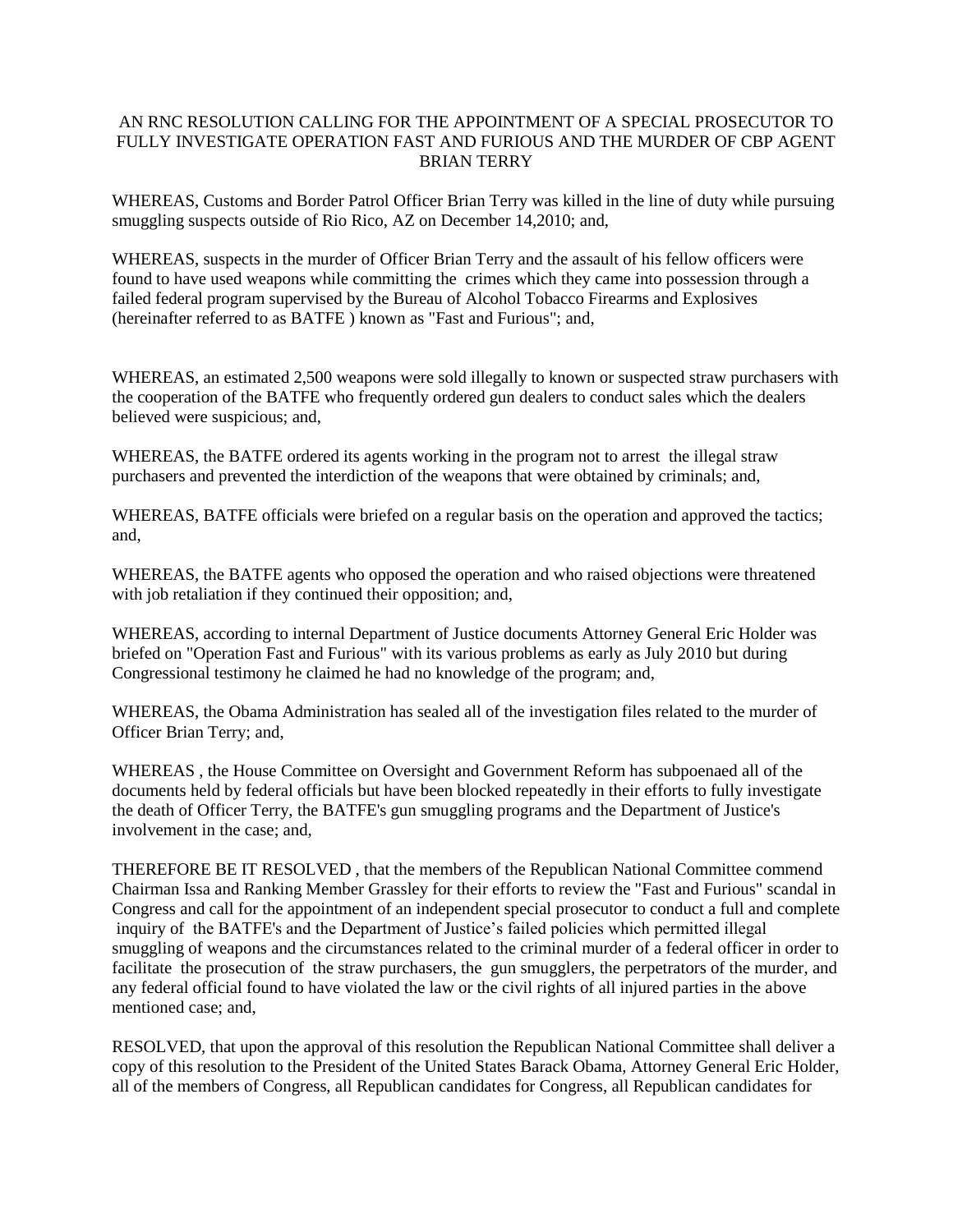President who qualify for RNC sanctioned debates, and to each Republican state and territorial party office.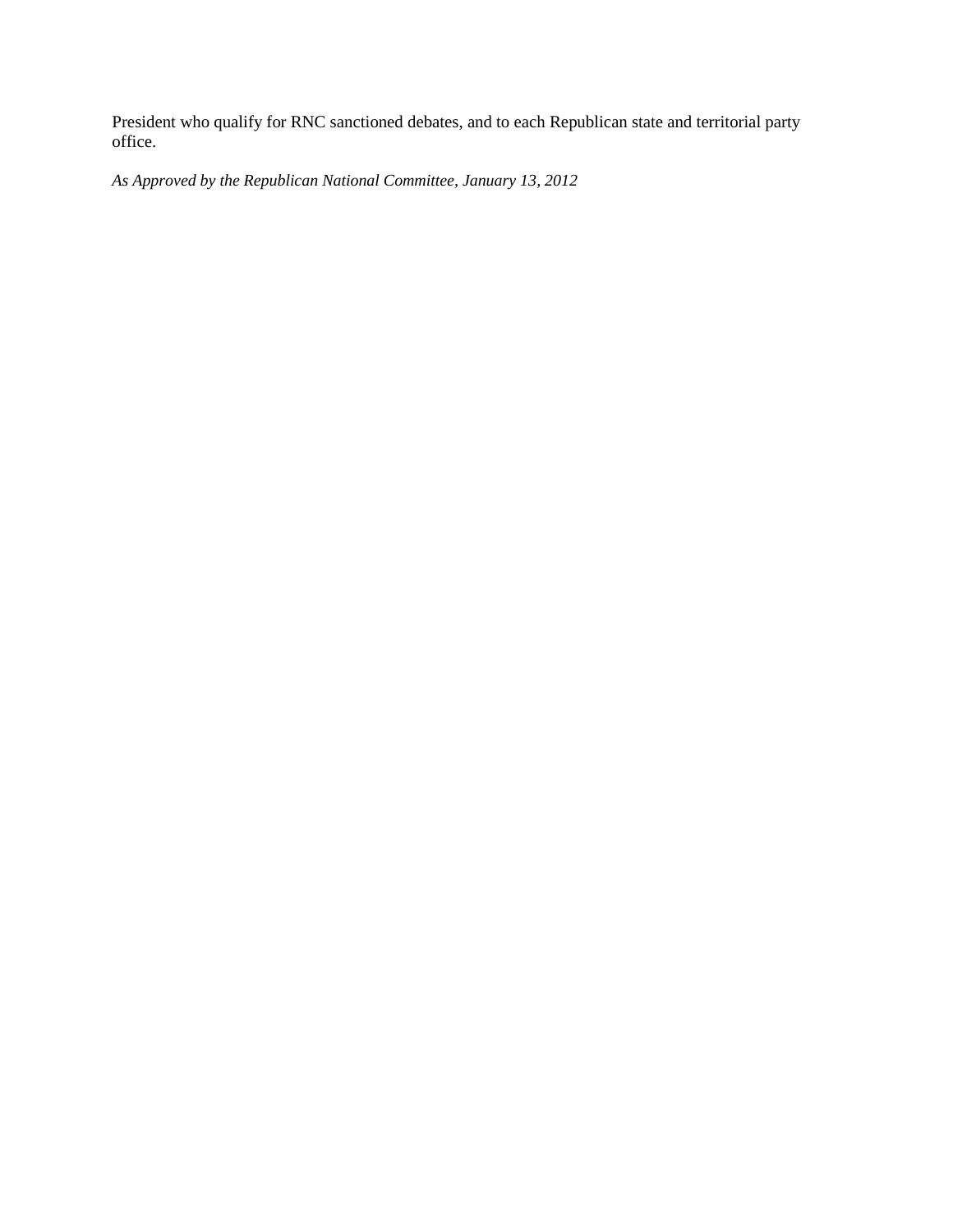## AN RNC RESOLUTION IN SUPPORT OF REFORMING INSIDER TRADING IN THE US CONGRESS

WHEREAS, Members of the US Congress are responsible for creating legislation for the common welfare and good for the people of the United States of America; and,

WHEREAS, Members of the US Congress and staff are subject to a Code of Official Conduct in their service in the US Congress to the people of the United States of America; and,

WHEREAS, Members of the US Congress and staff knowingly receive access to nonpublic information, economic intelligence and political intelligence which has not been disseminated to the public in the regular course of their employment to the people of the United States of America; and,

WHEREAS, Members and staff of the US Congress have access to nonpublic information which has an impact on the value of corporate equities, commodities, bonds, various financial instruments and real estate; and now:

THEREFORE BE IT RESOLVED that, a Member, Delegate, Resident Commissioner, officer, or employee of the US Congress and Senate shall not (a) disclose material nonpublic information relating to any pending or prospective legislative action or investigation relating to any publicly traded company if that Member, Delegate, Resident Commissioner, officer, employee, political/economic intelligence person or lobbyist has reason to believe that the information will be used to buy or sell the securities of such publicly traded company, commodity, bond, various financial instrument and real estate based on such information; or (b) disclose material nonpublic information relating to any pending or prospective legislative action relating to any legislative action relating to any commodity if that Member, Delegate, Resident Commissioner, officer, or employee has reason to believe that the information will be used to buy or sell such corporate equity, commodity bond, various financial instrument and real estate for future delivery based on such information.

RESOLVED that, Within 90 days after the purchase, sale, or exchange of any corporate equity, commodity, bond , various financial instruments, real estate or other forms of securities that are otherwise required to be reported if the transaction of which involves at least \$1000 by any Member of the US Congress or officer or employee of the legislative branch required to so file, that Member, officer, or employee shall file a report of that transaction with the Clerk of the House of Representatives in the case of a Representative in Congress, a Delegate to Congress, or the Resident Commissioner from Puerto Rico, or with the Secretary of the Senate in the case of a Senator.

RESOLVED that, the members of the Republican National Committee do hereby recommend that the bi partisan leadership of the US Congress to enact such rules of conduct with respect to insider trading as described herein that are comparable to existing federal laws and regulation that govern the officers, board members and employees of publicly traded companies who are subject to sanction by the Securities and Exchange Commission.

RESOLVED that, upon the approval of this resolution the Republican National Committee shall deliver a copy of this resolution to each of the Republican members of Congress, all Republican candidates for Congress, all Republican candidates for President who qualify for RNC sanctioned debates, and to each Republican state and territorial party office.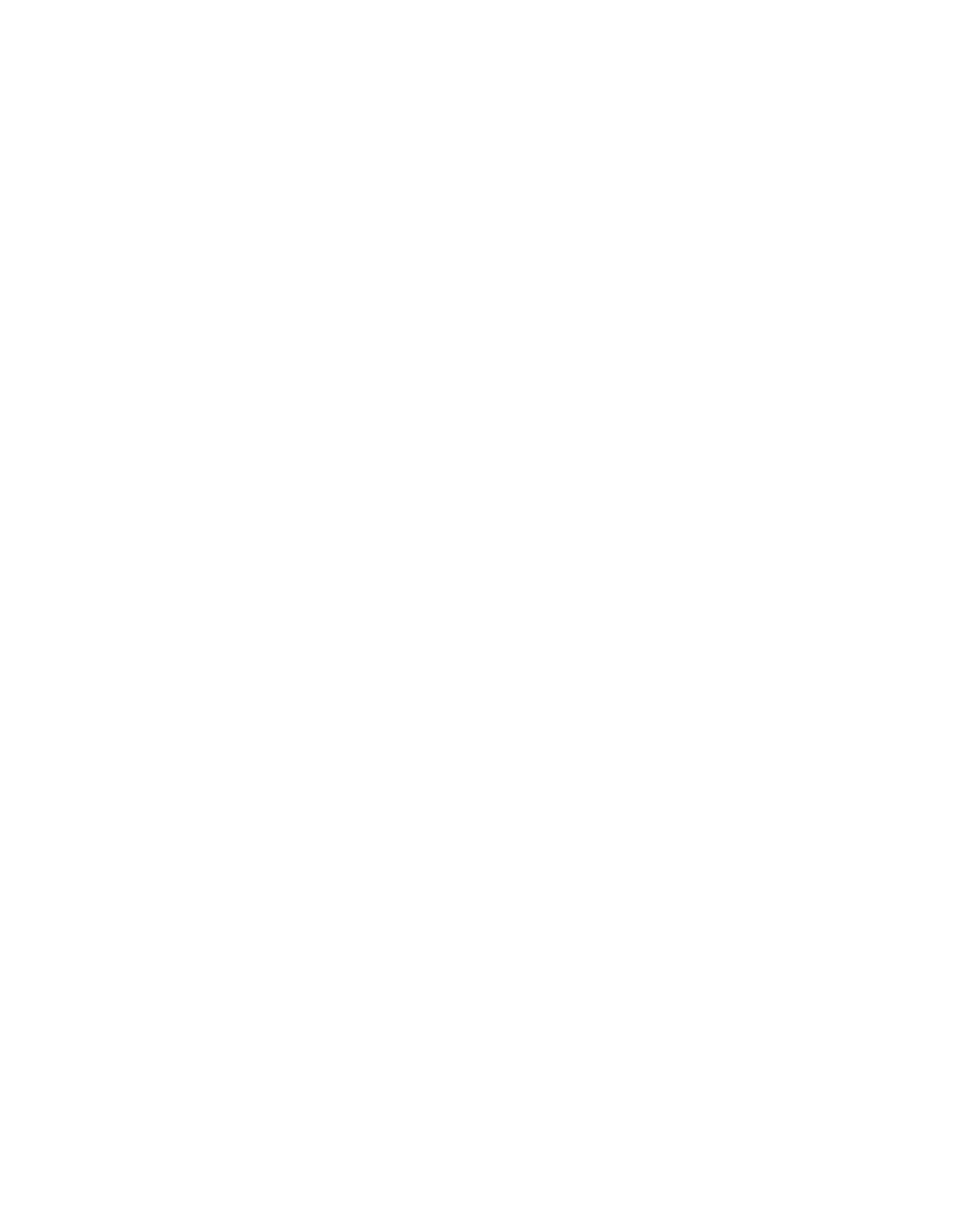## RESOLUTION SUPPORTING TAIWAN'S FREEDOM AND AMERICA'S MORAL LEADERSHIP

WHEREAS, The United States of America not only defends its own freedom but has stood by her allies around the world in defense of their freedom; and,

WHEREAS, Taiwan, (Republic of China), is a beacon of freedom as the first democratic republic in Asia and stands as a model of hope for the people of Communist China; and,

WHEREAS, a recent New York Times editorial by Mr. Paul V. Kane on November 11, 2011 [\(http://www.nytimes.com/2011/11/11/opinion/to-save-our-economy-ditch](http://www.nytimes.com/2011/11/11/opinion/to-save-our-economy-ditch-taiwan.html?_r=2&ref=china)taiwan.html?  $r=2$ &ref=china) advocated ending military assistance to Taiwan and ending the current United States-Taiwan defense arrangement in exchange for Communist China forgiving \$1.14 trillion of U.S. debt; and,

WHEREAS, President Obama has not rejected this idea of selling out a liberty-loving democratic republic of 23 million free people to control by Communist China, an authoritarian regime which has vowed to "reunify" Taiwan by force if necessary; and,

WHEREAS, the idea of such a betrayal of trust towards Taiwan, a loyal ally of the United States, is a moral outrage that dishonors the principles upon which our country was founded and represents a foreign policy of appeasement that history has shown never to succeed; and,

WHEREAS, as a free people, Taiwan is ready to pay for and willing to exercise its right of self defense and is counting on agreements made with the United States to sell them the means of defense in the form of military equipment and training; and,

WHEREAS, President Obama already has bowed to Communist Chinese pressure to block the sale of F-16C/D fighters to Taiwan; a policy that is inconsistent with his own State Department's "America's Pacific Century" initiative in which Taiwan plays a key role; and,

WHEREAS, the 2008 Republican Party Platform states that "the U.S., in accord with the Taiwan Relations Act, will help Taiwan defend itself" including "the timely sale of defensive arms," now therefore be it

RESOLVED, that the Republican National Committee thanks Mr. Kane for his service as a Marine in Iraq; and be it further

RESOLVED, that if President Obama were willing to sell out a free country such as Taiwan, it would profoundly damage our moral leadership and reliability around the world, severely limit our ability to conduct foreign policy and would undermine our national security interests in Asia; and be it further